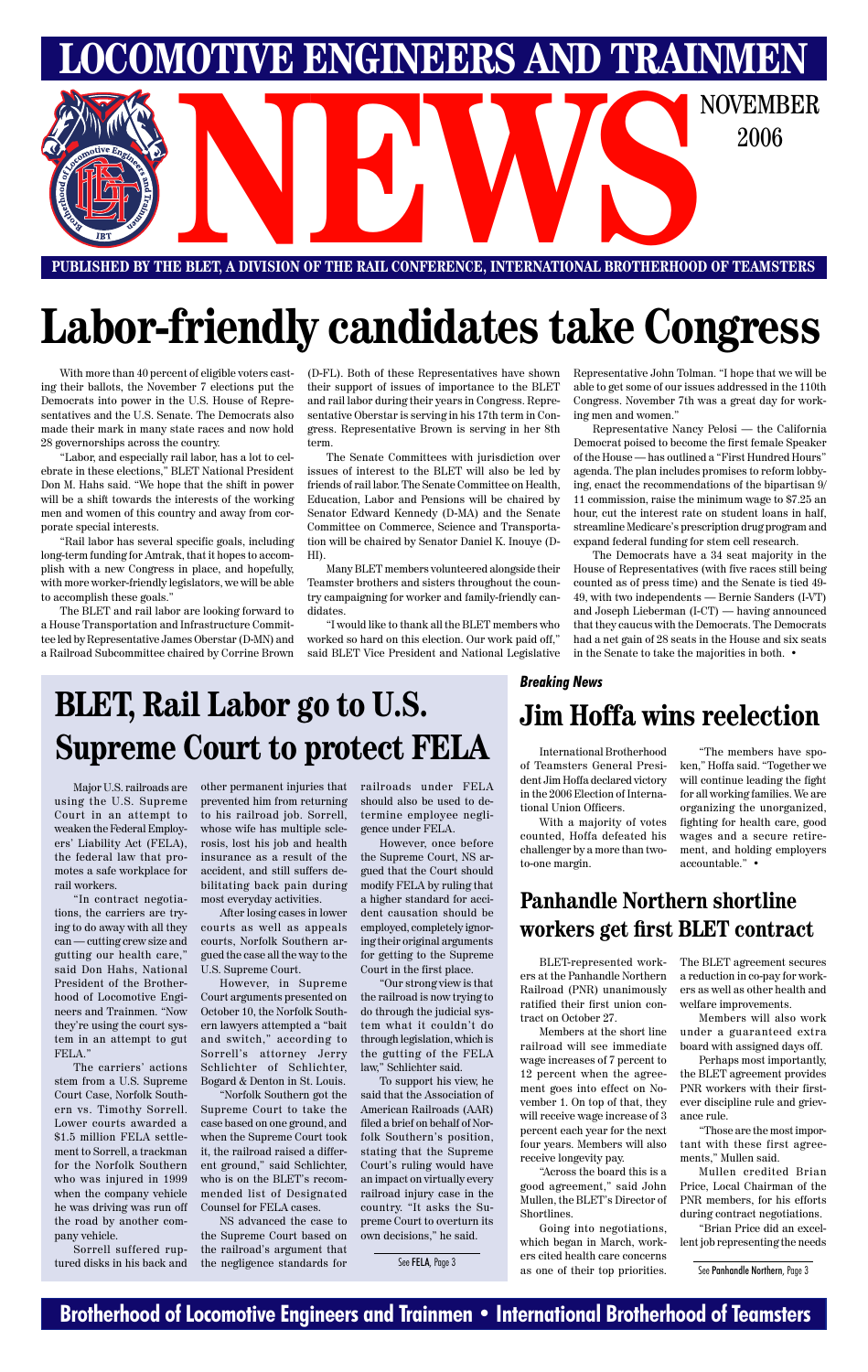# **BLET NEWS**

A significant piece of the Brotherhood's history was recently returned to the labor movement when the original handwritten Constitution and Bylaws of the Brotherhood of the Footboard was donated to the George Meany Memorial Archives/National Labor College by relatives of a former BLE employee.

The Brotherhood of the Footboard was founded in 1863 and is the predecessor organization of the Brotherhood of Locomotive Engineers and Trainmen.

On January 23 and February 27, 2006, the George Meany Memorial Archives/ National Labor College received from James M. Wolfe of Glenn Dale, Md., a Deed of Gift covering BLET historical items.

The prized donation was a bound six inch by eight inch notebook with the 16 page original handwritten Constitution and By-Laws of the Brotherhood of the Footboard. The constitution dates from May 5-8, 1863 — the initial organizational meeting in Detroit of locomotive engineers from throughout the nation. The notebook also contains the signatures of Division 1 officers elected the final day of the gathering.

"This historic document was nearly lost to the hands of fate," BLET National Secretary-Treasruer Bill Walpert said. "It is amazing that it has been recovered. The original Constitution of

Seo W. June ickinson olert & bol nsy Happy

our organization is quite possibly one of the most significant documents in the history of the American labor movement. We are the oldest existing labor union in North America and now an important piece of our history can be preserved for the future."

#### **Founding of the Brotherhood**

The story of the document begins in Marshall, Mich., in March 1863 when William D. Robinson and several other Michigan Central engineers met at his home to air grievances that the men had previously been talking about in smaller groups at the railway roundhouse. They held further discussions in Marshall the following month, culminating in the men deciding to gather likeminded engineers from other companies whose routes ran through Detroit to meet together in that city.

On May 5, the delegates assembled and over the next three days drew up a constitution and by-laws based on a rough draft created earlier by Robinson. On May 8, the delegates unanimously approved the document, and created Division Number 1, Brotherhood of the Footboard, composed of those in attendance who lived in Detroit.

The newly formed division immediately elected the following as its officers: George Adams, chief engineer; Fred Wortsmitt, second engineer; E. F. Elewell, first assistant engineer; A. Keith, second assistant engineer; and Mat McCormack, third assistant engineer. Five others also joined the organization and signed the notebook containing the governing laws.

Robinson, who lived in Marshall, soon created Division 2 in his hometown. By August 1, a total of ten divisions had been founded so that a national organization emerged on August 18, 1863.

#### **Historic Documents**

The notebook also contains the signatures of additional Division 1 members who joined later that year, and a dues-paid list covering July 20 to September 18, 1863.

The Wolfe family also made a second donation of archival material to the Meany Center, which consists of approximately 47 BLE documents such as written communications, membership

Constitution Ohr Brotherhood of the Protoberd and its purposes thall be the Elevate their Standing as Such and their character as men.

cards, convention credentials, receipts, and other membership forms.

These documents are from various divisions and are dated from 1865 to 1906, with the bulk of the items from the 1870s and 1880s.

#### **The Notebook's Travels**

The notebook containing the Constitution & By-Laws was the property of Detroit's BLE Division 1 until May 1938, at which time (in honor of the union's Diamond Jubilee) the Secretary-Treasurer presented it to George Hooper, with the understanding that upon his death it would be turned over to the Grand Office of Locomotive Engineers. Research by the Meany Archives has uncovered information that Hooper was the chief clerk of the BLE in 1938 and the author of a "Historical Brief and Comments on the Brotherhood of Locomotive Engineers." It appears that Hooper was considered the "archivist" of the organization and would be the logical person to receive the notebook for safekeeping. It seems certain that he or his heirs gave the notebook to the Grand Office.

There is little evidence how the 47 other documents came into the possession of the BLE except for a typewritten notation on one of the items with the date 1965. Since 1963 would have been the 100th anniversary of the BLE, one can conjecture that some or all of these documents had been received by

the BLE in the early 1960s in preparation for the anniversary celebration.

This theory is further substantiated by the fact that the father-in-law of the donor, Eften B. Meredith, was the office manager and executive assistant to the Chief Engineer in the Cleveland, Ohio, office of the BLE from 1966 to 1972. In this capacity, Meredith was in all likelihood given responsibility for the "historical documents" that had been acquired for the 75th and 100th anniversaries. When departing from the BLE, he inadvertently gathered up the historical items with his personal files. It was not until 2005 that the family unpacked the files, discovered the historical records, and contacted the Meany Archives.

#### **Priceless Piece of History**

The 1863 notebook is a missing piece of early trade union history. Even though it has been lost for more than 30 years, no earlier published or unpublished study covering the founding of the Brotherhood of Footboard appears to have cited it as a source of information.

The Meany Center has safeguarded the document and intends to return it to the BLET National Division in Cleveland.



"We are looking forward to the day when this important artifact is returned to the Brotherhood," BLET National President Don Hahs said. •

# **Original Brotherhood Constitution and By-laws returned**

Dating to May of 1863, the original handwritten Constitution & Bylaws of the Brotherhood of the Footboard, the predecessor organization of the BLET, was recently returned to the BLET. According to Section 1, Article 1 of the bylaws, the purpose of the Brotherhood of the Footboard was to "more effectually to combine the interests of Locomotive Engineers on the American continent to elevate their standing as such and their character as men."

Signatures of some of the original members of the Brotherhood who belonged to Division 1 in Detroit.

Possibly 'Most significant documents in the history of the American labor movement'

(**Editor's Note:** *In late October, Union Privilege issued the following news release in response to union members' concerns.)*

At least five million people have received solicitations that give the impression of offering a credit card from the Texas-based Union Workers Credit Services, which has no official ties to any union or the AFL-CIO and does not offer a credit card.

Unions have received many calls from members about the company's offer. The Fort Worth Better Business Bureau (FWBBB) has logged 166 complaints and thousands of inquiries.

"The initial advertising builds an expectation that goes unmet," says John Riggins, FWBBB president, who thinks the firm is targeting people with a history of credit problems. "People think they're getting a credit card from a company affiliated with unions, but there is no affiliation and they don't get credit cards."

Instead, for a \$37 annual fee, consumers get a

catalogue of various products and a paper card that can only be used to make purchases from the catalogue. The company also offers what it says are restaurant and travel discounts.

The finance charges incurred for paying off any balance "with conveniently low monthly payments" are not disclosed in the initial letters.

Consumers should use caution when considering any credit card offer that requires you to pay a fee before you can learn all the details of the offer. •

## Members beware! There's no union in 'Union Workers Credit Services'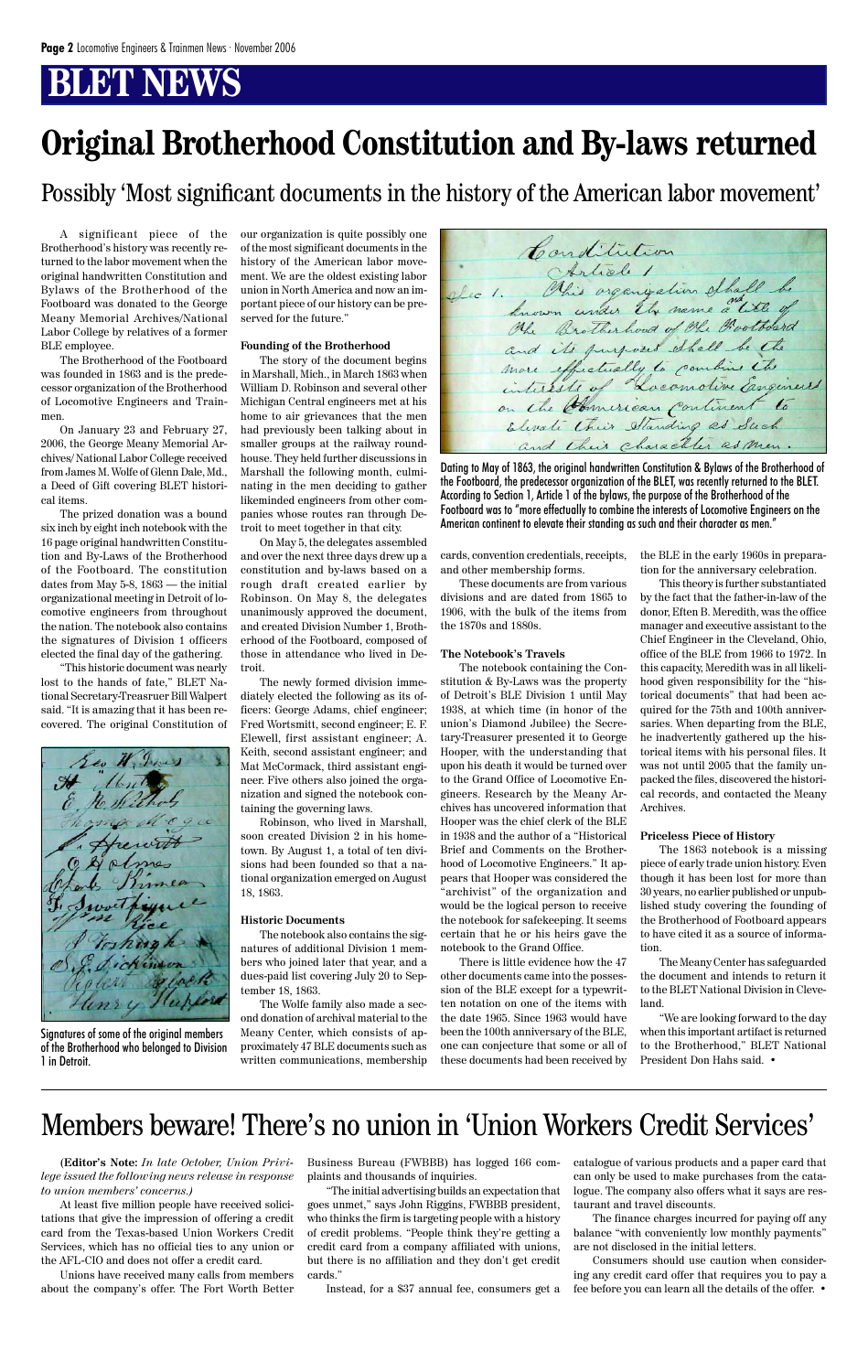# **BLET NEWS**

Members of BLET Division 34 (Columbus, Ohio) got to play Santa Claus to a family in need last year and they enjoyed it so much they're planning to do the same thing again this year.

The members of the Division began their Adopt-A-Family program in late 2005. Division 34's Vice Local Chairman and Legislative Representative Jeff Murray heard about a family in need at his church.

#### **In Dire Straits**

A single mother and her seven children were in dire straits. The husband, who had battered his wife, abandoned the family right before the holidays. He was their primary breadwinner and took everything when he left.

The family was going to be evicted from their two bedroom apartment. They had no heat, no dining room table, no washer and dryer, and the stove did not work.

It was November and the children had no winter clothes and the family was using their oven to heat the apartment. The family had more pressing needs to consider, but there would obviously be no Christmas for the children.

When Brother Murray heard about their story, he approached Division 34 Local Chairman Jeff Scott and BLET CSX-Northern Lines Vice General Chairman Bill Lyons. The Brothers enthusiastically supported the idea of doing something to help the family. Murray wrote about the family and posted their story on bulletin boards at work. He also e-mailed to everyone he knew.

"We knew these kids wouldn't have Christmas, and we didn't want that to happen," Brother Murray said.

#### **Overwhelming Generosity**

The outpouring of support for the project surprised everyone involved. The love and generosity of railroad workers gave the adopted family the chance to have a very Merry Christmas.

The Division received donations from members of the BLET, UTU and management.

"It was a joint effort," Brother Murray said. "We even had members of management make anonymous donations. It wasn't about union affiliation. We worked together to help this family."

It even extended beyond the Columbus area with BLET members from the Cleveland area helping out.

"One crew from Cleveland wanted to donate a set of bunk beds and tried to get permission to put them in the rear unit of the train," Murray said. "They didn't get permission but it made us realize the magnitude of what we were doing."

The family received a donated a dining set and furniture. Division 34 President Woody Reffitt donated a

# **Division 34 'adopts a family' for the holidays**

washer and dryer. The children received gifts of clothing and toys for the holiday. Monetary donations enabled the Division to put down security deposits for an apartment and utilities. Division 34 members also used some of the monetary donations to purchase gift cards, which provided the family with several months' worth of groceries.

"I am very proud of the people I work with," Brother Murray said. "I think railroad workers, especially train and engine service employees, are sometimes a little removed from society in general. We are secluded because of our jobs, but this showed the kind of people that we are really."

### **Planning For 2006 and Beyond**

The holiday spirit was so strong in 2005 that this year, Division 34 hopes to once again help a family or multiple families in need. They are accepting submissions from members and workers in Columbus, and hope to receive support from members in other areas,



too. The adopted family (or families) will be chosen by a three-member board, and must have a connection to the railroad.

"We want to help a needy family within the larger family of railroad workers," Brother Murray said.

#### **National Division Helps Out**

Through the generosity of BLET National President Don Hahs, First Vice President Ed Rodzwicz, and National Secretary-Treasurer Bill Walpert, the BLET National Division has donated \$500 to Division 34's Adopt-A-Family program. Division 34 has pledged to match any donation of up to \$500.

Brother Murray and the members of Division 34 hope to carry on the program in the years to come and hope that other Divisions will also do something similar.

"There are so many families in need, both among railroad workers and in society," he said. "We need to do our part to help them." •

## Holiday spirit brings out the best in Ohio railroaders; Giving a family something to celebrate at Christmas



In 2005, a needy single mother with seven children enjoys a Christmas celebration that she could not have given her family without the generosity of railroad workers. The "Adopt-A-Family" program is sponsored by BLET Division 34 in Colombus, Ohio, and is seeking donations for a family this year.

Weakening the causation standards for rail accidents would make the rail carriers virtually blame-

less for accidents, rendering the FELA powerless.

According to Schlichter, BLET President Don Hahs organized other rail unions to file a joint amicus brief in support of Timothy Sorrell.

In addition to BLET, the other unions include: American Train Dispatchers Association; Brotherhood of Maintenance of Way Employes; International Brotherhood of Boilermakers & Blacksmiths; International Conference of Fireman & Oilers; Transportation Communications International Union; United Transportation Union; and the Brotherhood of Railroad Signalmen.

FELA was enacted in 1908, and for the past 50 years, Rail Labor has resisted lobbying efforts by the railroad industry to abolish or weaken FELA.

"One of the major purposes of FELA is to promote safety within the railroad industry," the amicus brief states. If Norfolk Southern is successful, however, "railroads would no longer have this duty and there would no longer be an effective deterrent to their negligence." In addition, FELA was intended by Congress to be a way to facilitate compensation of workers who are injured or killed in the course of their railroad employment. According to the amicus brief, "Congress desired for injured railway workers to receive fair compensation for their injuries." President Hahs condemned the underhanded tactics employed by Norfolk Southern in this case. "Norfolk Southern got into the Supreme Court on one premise, and now they're arguing a different premise," he said. "It's the same type of dishonesty the entire industry has displayed throughout our collective bargaining sessions this round."

In addition, it is an example of why unions are so important in the rail industry. "Rail unions today must serve as watchdogs to guard and protect the benefits that the union leaders who came before us fought so hard to achieve," he said. "This is another example of why unions are necessary. We have to protect what we have, because the carriers are trying to take it away." The U.S. Supreme Court Case is Norfolk Southern Railway Co. vs. Timothy Sorrell (Case No. 05-746). More information will be provided when the Court announces its decision. In the meantime, those interested in copies of the legal briefs filed by attorney Jerry Schlichter may contact him by e-mail: jschlichter@uselaws.com. •

## FELA Continued from page 1

# Rail Carriers go to Supreme Court in effort to 'gut' FELA

of the PNR members," Mullen said.

A 99 percent majority of workers at the PNR voted to join the BLET in January.

The PNR operates over 31 miles of track between the towns of Panhandle and Borger, Texas. Even though it is a small railroad, it stays busy as a vital interchange between the BNSF Railway and many chemical plants. In fact, Borger is home of the nation's largest inland petrochemical complex.

The PNR is a former Atchison, Topeka & Santa Fe (now BNSF) line. The PNR main line is primarily continuous welded rail. PNR handles carbon black, liquid petroleum gas, chemicals, petroleum products, scrap metal, fertilizer and grain, and serves Agrium, Chevron Phillips, Conoco Phillips, Degussa Engineered Carbons, Sid Richardson, Texas Pipe, Van Waters and others.

PNR is a subsidiary of OmniTRAX, a transportation holding company with 17 railroads in three Canadian provinces and six U.S. states. •

## Panhandle Northern

### Continued from page 1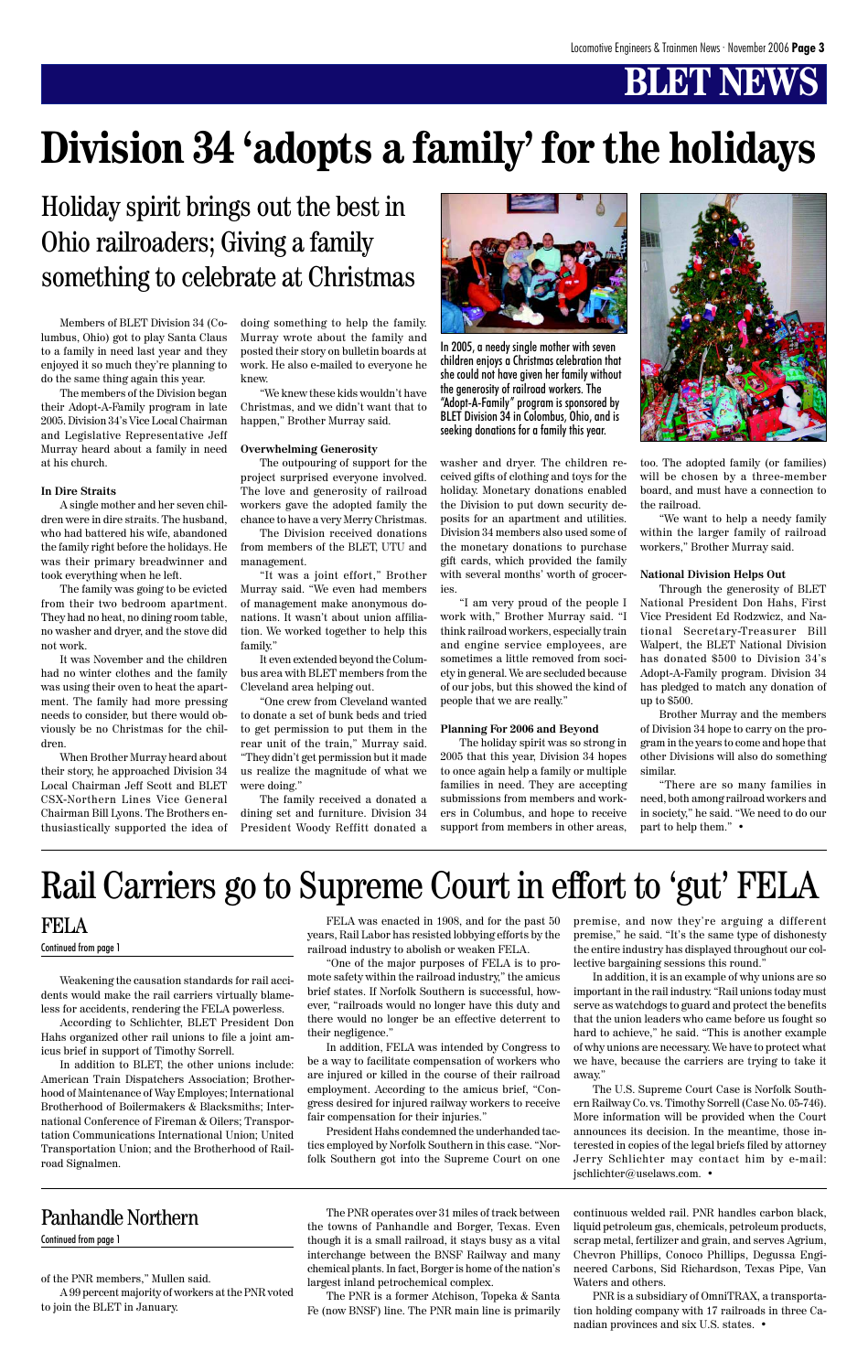## **BT NEWS**

It was with a heavy heart that Raymond A. Holmes announced his retirement from the office of Vice-President and National Legislative Representative of the Brotherhood of Locomotive Engineers and Trainmen in June.

He was finally retiring from an organization that he had served for more than 30 years and from a railroad career that spanned 47 years.

But on a more personal note, Brother Holmes' retirement coincided with the passing of his mother. Delegates attending the Brotherhood's First Quadrennial Convention in Las Vegas in June will recall that Brother Holmes was called to leave the convention early as his mother entered into a Hospice situation. She passed away on June 29, 2006.

"Retirements are normally a celebration of achievements from a lifetime of work," said Don Hahs, National President of the BLET. "We thank Brother Holmes for his years of dedication and service to the Brotherhood, and, on behalf of all BLET members, I express deepest sympathy over his mother's passing."

Delegates attending the former BLE's Seventh Quinquennial Convention in Miami Beach, Fla., elected Holmes to the office of Vice President & U.S. National Legislative Representative in September 2001. He served as the union's chief lobbyist until his retirement in June 2006.

Passage of the Railroad Retirement and Survivors Improvement Act of 2001, which lowered the retirement age for railroad workers, came during Holmes' term of office as National Legislative Representative.

"It took three or four years to get it passed," Holmes said. "I made many trips to Washington to lobby for it as a State Chairman and continued lobbying as Vice President."

Immediately prior to his election as National Legislative Representative in 2001, he served as Chairman of the BLE's Texas State Legislative Board, a position he held since 1986. At the time of his election in 2001, he was serving his second term as Chairman of the National Association of State Legislative Board Chairmen, a group he had previously served as Secretary-Treasurer for more than 11 years.

His work with the Texas State Legislative Board was also productive. Holmes said the Texas Board had more than 25 pieces of legislation were passed during his tenure that directly or indirectly affected locomotive engineers. "They ranged from limo bills to improved grade crossing safety bills," Holmes said.

On the Division level, Holmes served Division 834 (Mineola, Texas) as Local Chairman from 1976-1986 and Legislative Representative from 1972- 1986. On the General Committee level, he served for six years as First Vice-Chairman of the Union Pacific General Committee in Fort Worth, Texas.

On the state level, he served the Texas State Legislative Board as Second Vice-Chairman for three years and First Vice-Chairman for six years.

He was also a delegate to the Sixth Quinquennial Convention where he served as Chairman of the Legislative Committee.

Looking back on his career, Brother Holmes mentioned two individuals who had a tremendous influence on him. First, he recognized Don Robertson, the man he succeeded as Chairman of the Texas State Legislative Board, who encouraged him to get involved in the union and in politics. In addition, he recognized Walter Ayers, "one of the old locomotive engineers who taught me a lot when I was a fireman."

Holmes also thanked BLET First Vice President Ed Rodzwicz. "I appreciate all the good counsel Ed has given me over the years," Holmes said.

But it is his years of service on the National Association of State Legislative Board Chairmen (NASLBC) that evoke his favorite memories from the Brotherhood.

"I have very fond memories of all of our NASLBC meetings," Holmes said. "We had some real characters serving over the years and I love every one of them."

A second generation locomotive engineer, Holmes began his railroad career as a switchman on the Texas & Pacific Railroad in 1959 in Dallas, Texas. He went firing for the Missouri Pacific Railroad on August 19, 1970 and was promoted to locomotive engineer in October of 1972.

Holmes' father, now deceased, was a locomotive engineer and his younger brother, Matthew, is currently an engineer for the Union Pacific Railroad working out of Longview, Texas.

# **VP Raymond Holmes' career began in 1959**

## **William T. 'Bill' O'Brien, former Ohio State Legislative Board Chairman**

Brother Holmes remarried in May, and he and his wife Diane have already spent time traveling during his retirement. An outdoors enthusiast, Brother Holmes owns a small farm in East Texas and plans to spend time "fixing and repairing things I neglected the last 20 years," he said.

He has two children (Rachel Falling and Joseph Holmes) and seven grandchildren. He plans to spend a lot more time with them than he has in the passed. Brother Holmes was born on December 25, 1939, in Borger, Texas.

In addition to hunting and fishing, he enjoys building bird houses and woodduck boxes that he installs throughout his properties. He is a "semi-expert" on flowers and trees and he loves to take long walks in the woods. •



From left: Retired BLET Vice President & National Legislative Representative Raymond Holmes; Minnesota State Legislative Board Chairman Tom Perkovich; and Texas State Legislative Board Chairman Terry Briggs.

Chairman of the BLET's Ohio State

Legislative Board, passed away from complications of liver cancer on November 1.

Brother O'Brien served as Chairman of the Ohio State Legislative Board from 1987-2002. He passed away in the care of his children in Sarasota, Fla.

"All five of his children were able to be at his side and say good-bye," said his daughter Peggy O'Brien.

William T. "Bill" O'Brien, former National President of the Brotherhood of Locomotive Engineers & Trainmen.



Survivors include daughters Ann Matthews, Judy O. Klauber and Margaret-Mary (Peggy), all of Sarasota; sons Michael of North Port and Timothy of Toledo, Ohio; and four grandchildren.

"Brother O'Brien influenced many high ranking political leaders during his years of service to the Brotherhood and successfully lobbied on behalf of numerous pieces of legislation that improved the working conditions for locomotive engineers," said Don M. Hahs,

"On behalf of the BLET, I extend my deepest sympathies to the friends and family of Bill O'Brien."

He was born Dec. 18, 1933, in Detroit. He was a Coast Guard veteran of the Korean War and a member of St. Martha Catholic Church. He retired from the Brotherhood in 2002. He was a member of the Fellowship of Alcoholics Anonymous and Al-Anon for 25 years.

"(Bill O'Brien) was a friend and a companion in our struggles against uncaring employers and government agencies," said George Hucker, Vice President of the Teamsters Canada Rail Conference and former National Legislative Representative-Canada for the BLE. "There are a few good guys that you could always depend on and Brother Bill falls into that group.

"We can all tell each other of how

much we will miss the old guy but we need to tell each other of how much he meant to us," Hucker said. "Bill was always understanding of how important the International really was. Bill was very aware of how well our union worked when we all worked together. We in the Legislative Department of the

BLE are lesser today with his passing and we need to remember that he came to represent the true meaning of Brotherhood."

Memorial donations may be made to TideWell Hospice and Palliative Care, 5955 Rand Blvd., Sarasota, FL 34238. •

Brother Bill O'Brien, right, at 1995 meeting with U.S. Vice President Al Gore.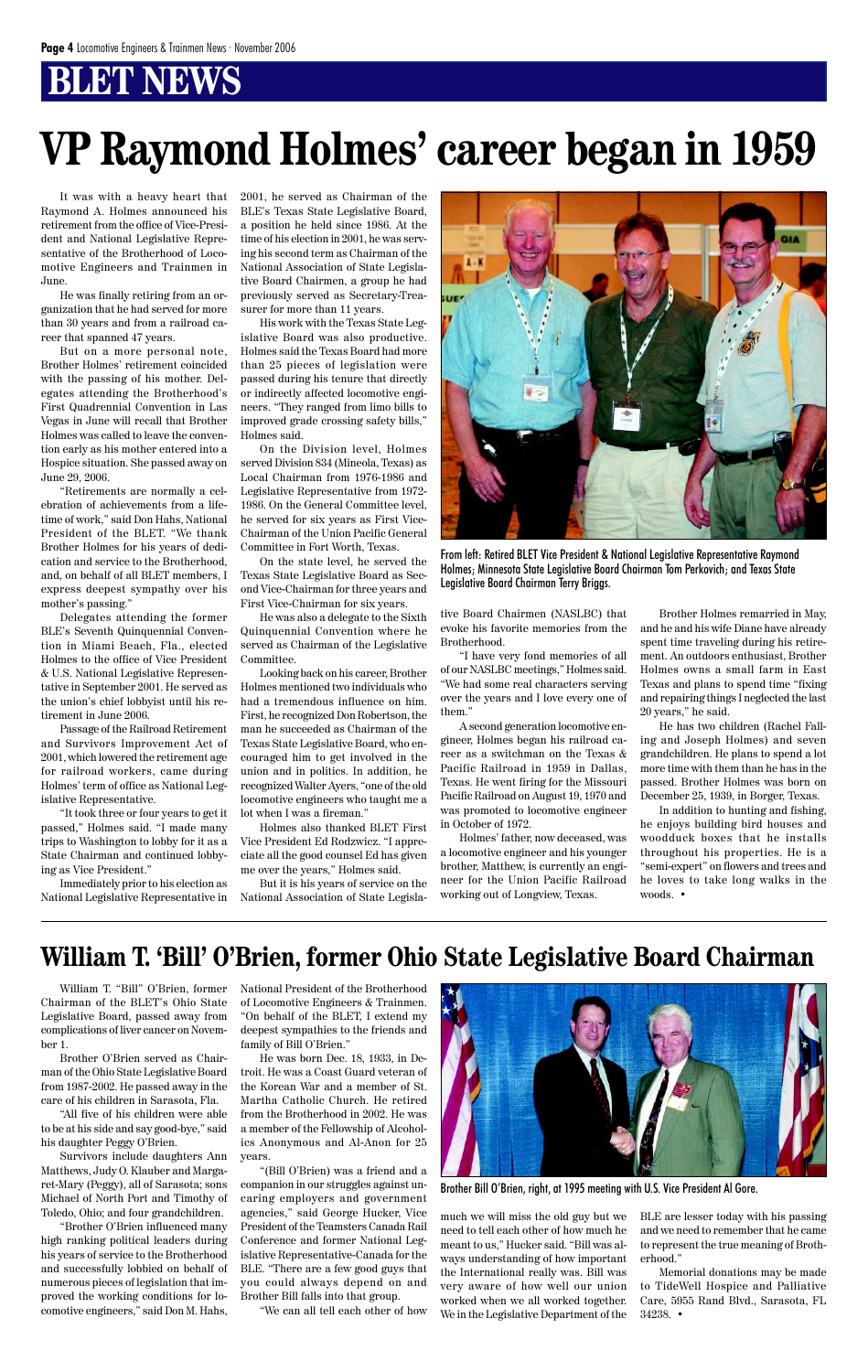# **BLET NEWS**

Vice President Paul Wingo retired following the BLET's First Quadrennial Convention in Las Vegas, Nevada, after spending 40 years in the railroad industry and 37 years as a BLE/BLET officer.

"I will look back on my years of service to the BLE and BLET and know that everytime I was called upon, I helped in every way I possibly could," Brother Wingo said. "Most often, I was involved in representing our members in formal investigations all across the Norfolk Southern system, but I also regularly assisted on health and welfare and Railroad Retirement Disability issues."

Brother Wingo was elected to the office of First Alternate International Vice President at the BLE's Seventh Quinquennial International Convention in Miami in September of 2001, and was elevated to the office of Vice President on November 1, 2002, following the retirement of Vice President Joe Cassidy.

Wingo is a member of BLE Division 198 (Chattanooga, Tenn.). Immediately prior to his elevation to Vice President, he served as Secretary-Treasurer of the Norfolk Southern (Southern Region) General Committee of Adjustment from 1986 to 2002 and as the Secretary-Treasurer of the Tennessee State Legislative Board from 1982 to 2002.

Following four years of active duty in the U.S. Marine Corps, Brother Wingo began his railroad career in 1966 when he hired out as a switchman on the Southern Railroad. He was promoted to the position of locomotive engineer in 1969 and joined the BLET in September of that year.

#### **A Career of Service**

Throughout his career, Brother Wingo held numerous elected positions. He served Division 198 as Secretary-Treasurer from 1969-1986, Legislative Representative from 1980-2000 and Local Chairman from 1986-2001.

He was a delegate to the 1986, 1991 and 2001 BLE International Conventions. He served on the Board of Appeals from 1987 to 1996. Outside of the BLE/ BLET, he served from 1996 to 2002 on the Board of Directors of the Brotherhood's Relief and Compensation Fund.

"I had the honor for 37 years of being elected to serve the membership," Brother Wingo said. "I took that honor seriously."

As a Vice President, Brother Wingo's assignments included working for the Norfolk Southern General Committees of Adjustment. He also served as the BLET's Security Officer, working with the International Brotherhood of Teamsters to develop security procedures for our nation's railroads. Additionally, he worked to negotiate contracts for shortline railroads.

"It was really an eye opener to get outside of the NS system and see the shortlines," Brother Wingo said. "It was a challenge to get these people, who so wanted a union, organized. It took a lot of dedication on their part."

#### **The Wingo Family**

Brother Wingo and his wife Linda were married



on October 2, 1965. The couple has two sons, Lt. Col. (select) Carl David Wingo, USAF, and Paul Lebron Wingo, who is a locomotive engineer and the Local Chairman of BLET Division 198. The couple has three grandchildren, Hannah, who is 7; Garrett, 5; and Sage, 1. "I am proud of both of my sons," Brother Wingo said. "Through

Brother Wingo is continuing to help railroad workers, even after his retirement, by working as the Director of Rail-

road Claims and Disabilities for Matthews and Steele, a BLET designated legal counsel firm.

### **Staying Involved**

"My passion was always hearings and investigations and taking this job was a way to stay involved with that," Brother Wingo said. "I am pleased to have found a way to continue helping members, after 37 years, I couldn't stop cold turkey."

In addition to his new position, Brother Wingo and Linda have been taking trips and plan several more, including an upcoming cruise to the Western Caribbean and a possible cruise to Alaska. Brother Wingo also cruises a little closer to home with is wife and grandson, on his boat that is docked in a marina near his home. He has "gotten back into fishing" since his retirement and is planning on duck hunting too.

Additionally, he plans to get involved in more activities through his church, possibly joining the Giddeons.



Do not be surprised if you see Brother Wingo at regional meetings in the future. He plans on attending next year's Southeastern Meeting Association (SMA) in Florida. He also plans to continue his membership in the BLET-PAC and urges other retirees to do so.

"I am going to try to stay involved in BLET activities," Brother Wingo said. "I plan on actively monitoring legislation in the U.S. House and Senate and writing to my Congressman and Senators on issues that I think are important to the BLET."

While Brother Wingo plans an active retirement, he said his main goal is simply being a "good granddaddy" to Hannah, Garrett and Sage (and others that might come along).

Congratulations! •

# **VP Paul Wingo served BLET for 37 years**

BLET Vice President Paul Wingo announces his retirement at the BLET's First Quadrennial Convention in Las Vegas. He has served the Brotherhood for 37 years and became a Vice President on November 1, 2002.

Thomas J. Cavan, 87, Lehigh Valley Railroad. With former BLE General Chairman on Conrail, passed away on 1976, Brother Cavan was September 19.

He was born on Dec. 13,

their work, they have chosen to serve in different ways." LeBron Wingo, son of retired VP Paul

1918, in Wilkes-Barre, Pa., son of the late Thomas H. and Helen Doster Cavan. A 1936 graduate of Coughlin High School, he served in the Army during World War II as a radar operator in the Philippines, and worked for a time with the U.S. Postal Service.

Brother Cavan hired on with the former Lehigh Valley Railroad on Sept. 30, 1941 in Wilkes-Barre. He served as a fireman on the last steam locomotive that came into Wilkes-Barre in the late 1950s.

He served the Brotherhood for many years and eventually won election to the office of General Chairman on the

## **Thomas J. Cavan, former Conrail General Chairman**

the formation of Conrail in elected as Seniority District "G" Chairman from 1976 to 1980. He later won election to the office of Conrail General Chairman in 1980 and held the office until his retirement in 1983.

"He served the membership of Conrail during some of the toughest times of the merger era and separation of the passenger committees," said W.A. Thompson, 2nd Vice General Chairman of the Norfolk Southern-Southern Lines General Committee of Adjustment.

Brother Cavan was a former resident of South Wilkes-Barre, where he was a member of St. Therese's Church, Wilkes-Barre. He also

belonged to the Veterans of Foreign Wars Anthracite Post 283, Kingston.

He was preceded in death by his wife, the former Kathleen Gannon; brothers, Donald, Girard and Robert Cavan.

Surviving are daughters, Cathy Jamiolkowski, Selinsgrove; Molly Lowe, Wilkes-Barre; granddaughters, Katie Lowe, Aileen Lowe and Jackie Lowe; sisters, Mary McGrew and Lorraine Loftus, both of Wilkes-Barre.

His funeral was held on September 23. Memorial contributions may be made to the American Heart Association, 71 N. Franklin St., Wilkes-Barre, PA 18701, or the American Diabetes Association, 63 N. Franklin St., Wilkes-Barre, PA 18701. •

### Locomotive Engineers & Conductors Mutual Protective Association

535 Griswold • Suite 1210 • Detroit, MI 48226-3689 **(800) 514-0010 • (313) 962-1512**





*Job Protection Headquarters for Transportation Employees Since 1910*

Wingo.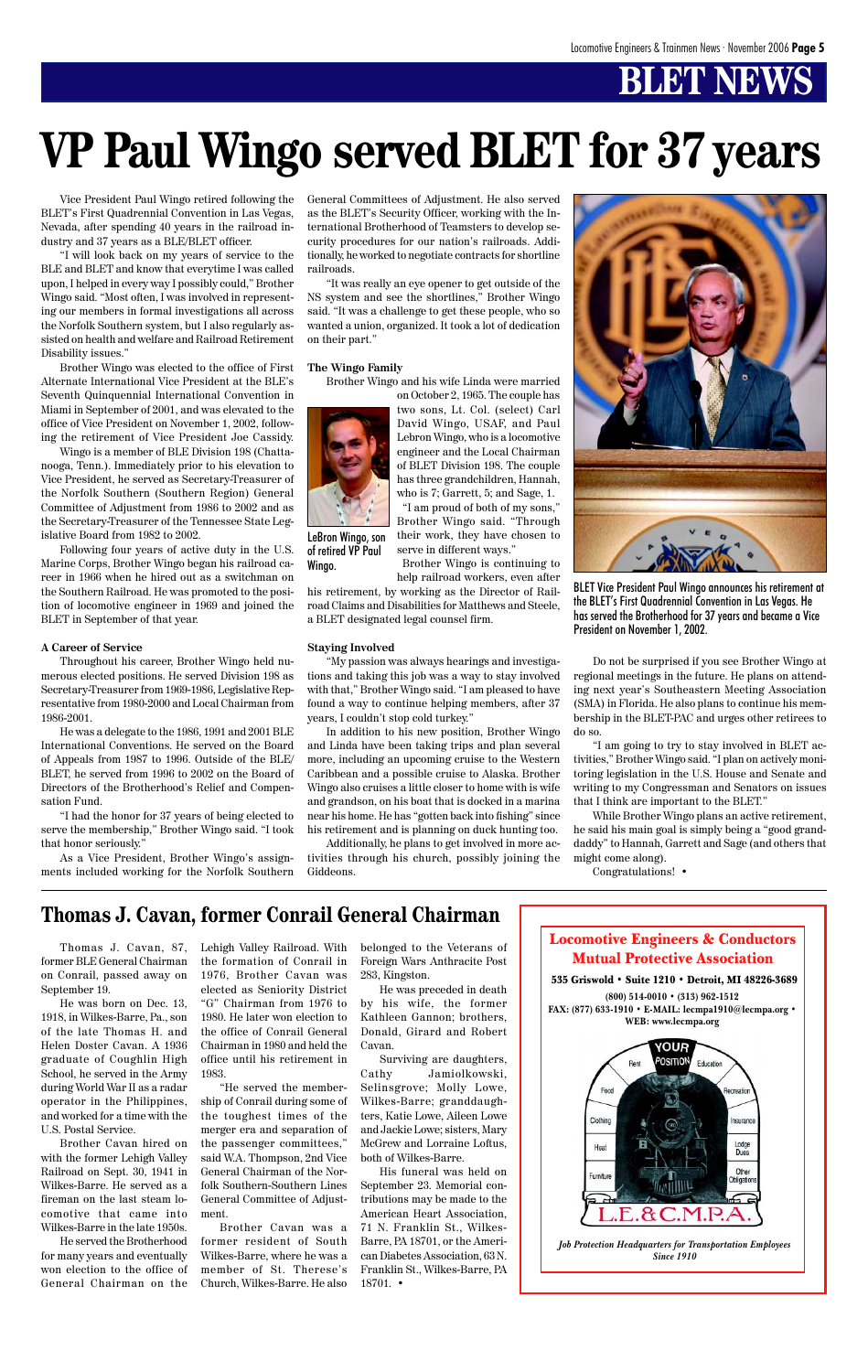## **BT NEWS**

# **Verdeyen reelected by acclamation in Indiana**

Several BLET legislative officials met with Congressman James Oberstar on August 24 in Minneapolis, Minn. Rep. Oberstar will be the Chairman of the House Transportation & Infrastructure Committee in the 100th Congress.

The BLET representatives included: North Dakota State Legislative Chairman Mike Muscha; Minnesota State Legislative Chairman Tom Perkovich; Division 333 Legislative Representative Mark Anderson; and Division 517 Legislative Representative David Brown.

Congressman Oberstar recognized the importance of the BLET in providing information to his and other Congressional offices on important safety and regulatory issues. He conveyed to the BLET delegation his personal greetings and congratulations to all BLET Advisory Board officers elected at the union's recent First Quadrennial Convention in Las Vegas, including President Don Hahs, First Vice President Ed Rodzwicz, National Secretary-Treasurer Bill Walpert and Vice President & National Legislative Representative John Tolman.

Chairmen Muscha and Perkovich told Oberstar about the need to protect the Railroad Retirement Trust Fund. Brother Brown inquired about funding for training programs, such as the one BLET State Legislative Chairman Scott Palmer of Oregon runs on nuclear waste and hazardous material transportation. Oberstar echoed the need for comprehensive training in such areas and adamantly supports the need to protect the RRB trust fund.

Congressman Oberstar restated his strong support for FELA and for rail safety. He noted that a number of years ago the Association of American Railroads (AAR) had fought safety initiatives that he had sponsored, even to the point of the AAR spending a \$1 million budget to defeat those safety initiatives.

AAR and Rail Carrier organizations continue to fight against the rights of rail workers. Oberstar spoke of his family experience with unionism and company harassment. His own father became a union member in 1932 after a company official harassed him for voting Democrat in the national elections.

Oberstar said that one only need look at the cruise line industry to see what happens without good laws and union protection. Cruise ship employees often work 70-hour weeks with no overtime. If they get hurt, the ship tries to put them off at the next port to get rid of them.

He also discussed the appalling situation of those impacted by the Minot train disaster where a federal judge in North Dakota ruled they can not recover damages due to federal law pre-emption. He noted that airline mechanics can stop an airplane in its tracks due to defects, but that railroad employees cannot always stop defective equipment from moving.

Oberstar reiterated that when the labor friendly legislators regain control of the House of Representatives that he would become the Chairman of the Transportation Committee controlling legislation, debates, and hearings on all transportation issues. "The power of the Gavel" is what union members and the public need on that committee to best protect their rights and move good legislation forward.

The BLET representatives thanked Bill Jungbauer, Designated Legal Counsel, for his assistance in organizing and attending the meeting. •



From left: Mike Muscha, North Dakota State Legislative Board Chairman; Tom Perkovich, Minnesota State Legislative Board Chairman; Congressman Jim Oberstar (D-Minn.); Division 333 Legislative Representative Mark Anderson; Division 517 Legislative Representative David Brown; and Bill Jungbauer of the BLET-designated firm Yaeger, Jungbauer & Barczak, PLC.

# **BLET delegation meets with Cong. Oberstar**

Bill Verdeyen was re-elected by acclamation to his fourth term as Chairman of the Indiana State Legislative Board at Quadrennial meetings held in Indianapolis, Ind., on October 12-13, 2006.

Brother Verdeyen is a member of Division 754 (Terre Haute, Ind.). He joined the BLET on June 1, 1974.

Al Combs, a member of BLET Division 106 (Muncie, Ind.), was re-elected to his second term as the First Vice Chairman; Ray Ford, a member of Division 742 (Evansville, Ind.), was elected to his first term as Second Vice Chairman; and Kendall Smith, a member of Division 153 (Garrett, Ind.), was elected to his first term as Alternate Secretary-Treasurer.

Carl Fields of Division 682

(Hammond, Ind.) was elected by acclamation to the Secretary Treasurer position. Brother Fields will be filling the shoes of the retiring Secretary-Treasurer Larry Ice. Brother Ice held the position of the INSLB Secretary-Treasurer for 12 of the 28 years that he was a member of the Indiana Legislative Board.

BLET National Secretary-Treasurer Bill Walpert and BLET Vice President and National Legislative Representative John Tolman attended the Board meeting. National Secretary-Treasurer Walpert updated the attendees on the current financial health of the BLET and Brother Tolman gave presentations on the national elections, a legislative update and the Change to Win coalition.

Bob Braitman from the Railroad Retirement Board gave a presentation and discussed the current Railroad Retirement Law. He explained retirement scenarios related to disability, age, length of service and how railroad retirement benefits can support our families.

The INSLB presented service awards to two retiring members. Brother Larry Ice, the retiring Secretary-Treasurer, was honored for his 28 years of service to the Indiana State Legislative Board. Brother Dan Rasco, the retiring 2nd Vice Chairman, has been a member of the INSLB for 12 years.

"When it comes to supporting our BLET PAC, Brother Rasco is the best," Chairman Verdeyen said. "He is a



leader in expressing to our Indiana membership the importance of donating to the BLET PAC. Both of these Brothers believed in the legislative process and made it a point to come over to the Indiana session every year they

were legislative representatives. They will be missed."

The INSLB consists of 22 Divisions representing 1,200 locomotive engineers and trainmen in Indiana. •

Ken Kertesz has been reelected by acclamation to his second term as Chairman of the Pennsylvania State Legislative Board at the Board's Quadrennial Meeting on October 20.

A CP Railway engineer, Kertesz is a member of BLET Division 263 in Wilkes-Barre, Pa.

Other board members include: 1st Vice Chairman Gene Imler, who was elected to his first term; 2nd Vice Chairman Jim O'Neill, who was elected to his second term; and Secretary-Treasurer David Caniff, who was reelected by acclamation to his third term.

Imler is a Norfolk Southern engineer who belongs to Division 74 in Harrisburg-Enola, Pa. O'Neill is an Amtrak engineer serving his second term on the board. He belongs to Division 483 in Philadelphia. Caniff is a CSX engineer who will begin his third term on the board. He belongs to Division 370 in Pittsburgh, Pa.

The meeting was conducted in Harrisburg, Pa. It was held the day after the Board conducted its first training session on spent nuclear fuel shipments as well as a training workshop for Division Legislative Representatives.

The Pennsylvania State Legislative Board represents 1,500 locomotive engineers and trainmen from eight unionized railroads in 21 local Divisions.

Visiting Brothers included: Vice President and National Legislative Representative John Tolman; Ohio State Legislative Board Chairman Tim Hanely; Ohio State Legislative Board 1st Vice Chairman Tim Price; and Michigan State Legislative Board Chairman Greg Powell. Additional visitors were IBT Joint Council President Frank Gillen and Pennsylvania AFL-CIO Secretary Treasurer Rick Bloomingdale. •

# **Kertesz reelected by acclamation in Pennsylvania**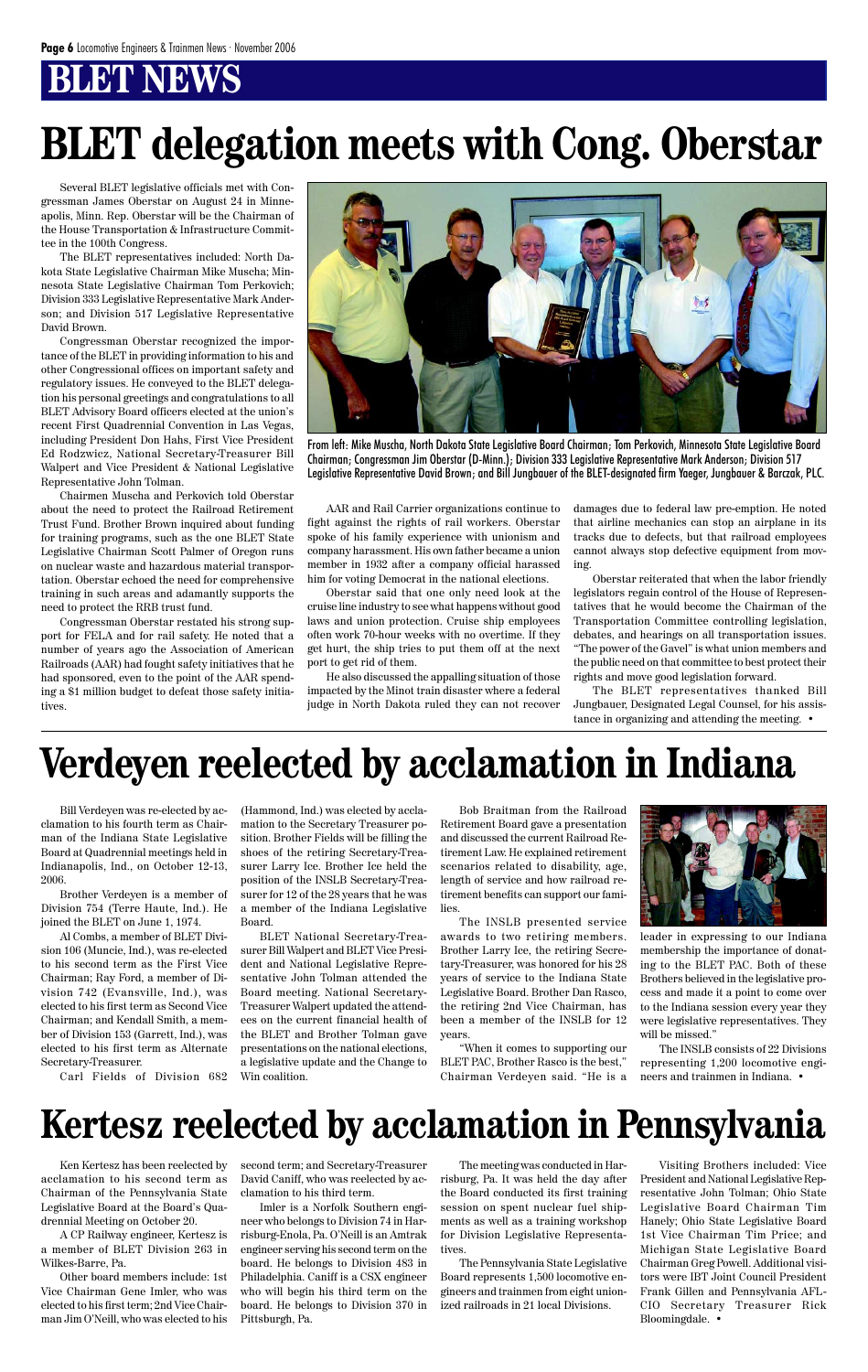# **BLET NEW**

Tommy Mayne was reelected by acclamation to the office of Chairman of the Kentucky State Legislative Board by delegates at the Board's quadrennial meeting in late September. Mayne has held the office of Chairman since the Board's inception in 1994.

Also elected at the meeting were: 1st Vice Chairman Bryan Aldridge of BLET Divison 78 (Louisville); 2nd Vice Chairman Jeremy Nelson of Division 110 (Ludlow, Ky.); and Secretary-Treasurer Daniel Maynard of Division 271 (Ashland, Ky.).

"Our State Board is lucky to have such an intelligent group of bright young engineers," Chairman Mayne said. "They will take care of our members now and in the future."

The outgoing Secretary-Treasurer,



Terry Beadles, held the S-T job for the KSLB since 1994. He will retire at the end of the year. "Working together for the past 13 years, we're like brothers now," Mayne said.

BLET National President Don Hahs attended the meeting and gave delegates an update on the current round of national contract negotiations. In addition, Vice President & National Legislative Representative John Tolman discussed with delegates the upcoming November elections.

A host of elected officials also addressed the delegates, including: Representative Ben Chandler; Representative Susan Westrom; State Senator Perry Clark; Rep. Robin Webb; Rep. Howard Cornett; and Rep. Charlie Hoffman.

Rail security was a key topic for the delegates, who enjoyed a presentation by Alecia Webb-Edgington, Director of the Kentucky Office of Homeland Security. In addition, Richard Gent, a U.S. Navy Seal, put on a program showing how vulnerable the railroads were to terrorists.

Joe Lydick, a representative of the Federal Railroad Administration, was also in attendance.

Representing the Teamsters at the meeting was Tony Fiori, the IBT's State Coordinator for Kentucky. Bill

Londrigan, President of the Kentucky State AFL-CIO, was also in attendance. Brother Mayne also thanked Dick Scott, a FELA Specialist with the law firm of Yaeger, Jungbauer & Barczak, for his support. •

Delegates and officers gather together after reelecting Tommy Mayne by acclamation to serve as Chairman of the Kentucky State Legislative Board. Mayne has held the position since the Board was created in 1994.

# **Ky. SLBC Tommy Mayne reelected by acclamation**

sentation on the BLET's financial situation, while Vice President Rick Radek and Vice President Steve Speagle also addressed the body. Ken Kroeger, Coordinator of the BLET Education and Training, was also in attendance at the meeting.

Steve Drassler of the Federal Rail-

C. Edward Way of BLET Division 512 (Benton, Ill.) was elected by acclamation for the third time to another four-year term as Chairman of the Illinois State Legislative Board at their quadrennial meeting in Peoria on September 22.

Also elected during the meeting were: First Vice-Chairman Paul Piekarski of Division 683 (Chicago); Second Vice Chairman Don Little of Division 294 (Chicago); and Third Vice-Chairman Maurie Lehmkuhl of Division 135 (Galesburg, Ill.)

Bill Kruspe of Division 582 (Chicago), who has held the office of Secretary-Treasurer of the board for more than 20 years, was reelected.

"It is nice to be able to continue the work I have started and continue moving the board forward," Brother Way said. "By winning reelection by acclamation, I feel that I have been doing what the membership wants. And, with the executive committee that has been elected, I know that I will have all help I need to get the job done."

BLET First Vice President Ed Rodzwicz addressed the delegates, giving them an update on national contract negotiations and the upcoming IBT election. National Secretary-Treasurer Bill Walpert gave delegates a pre-

road Administration (Region 4) and Tom Sadler of the Railroad Retirement Board were also on hand to address the delegates. •

# **Ill. SLBC Ed Way reelected by acclamation**



Chairman Ed Way (front row, center) with the Executive Committee of the Illinois State Legislative Board.